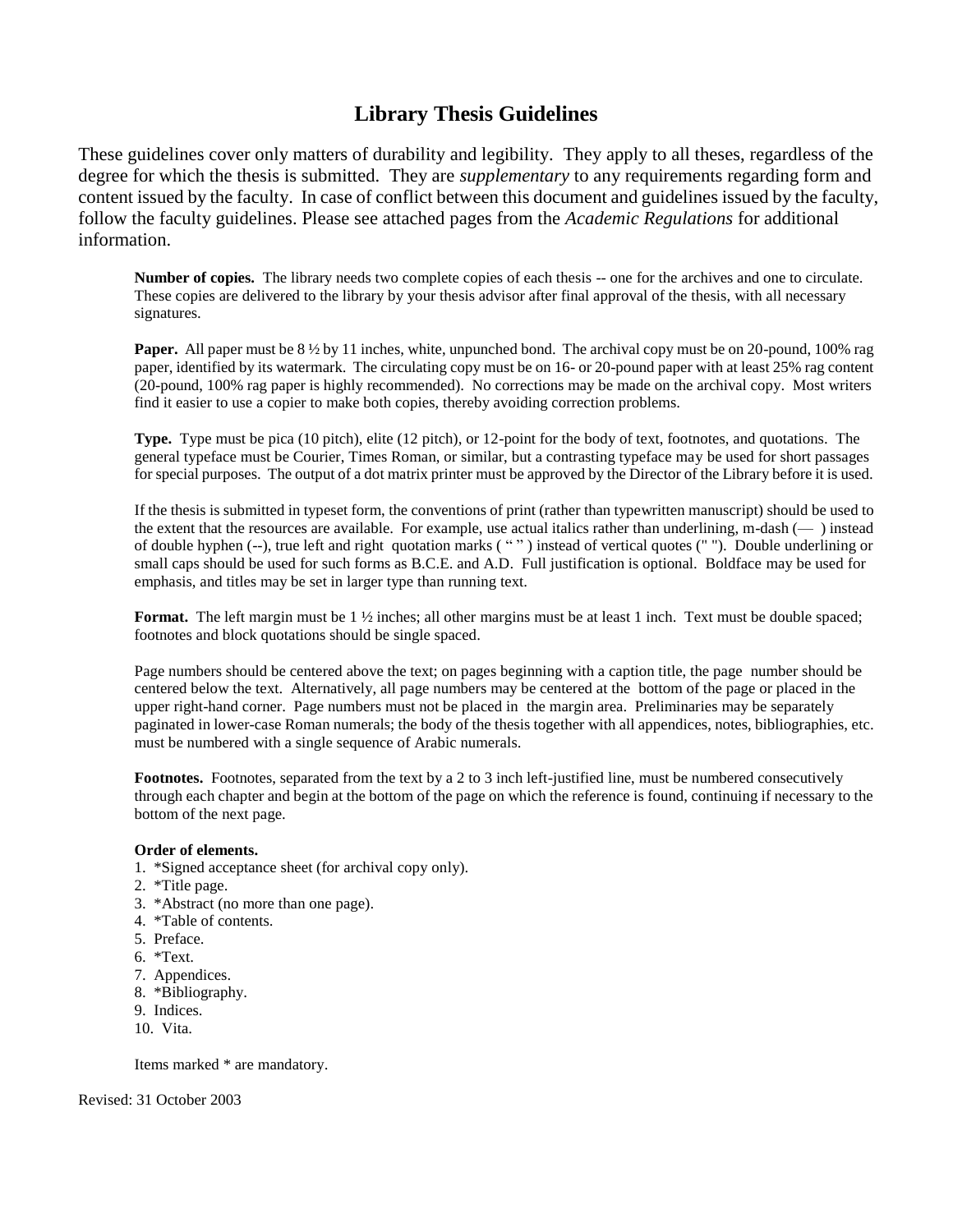## **Academic Regulations Regarding Theses**

What follows are the thesis lengths and due dates from the *Academic Regulations of the General Theological Seminary* (2004). For further information, please consult the full text of the Regulations (Ready Reference BV 4070.G424 2004).

| <b>Degree</b>               | <b>Thesis Length</b>        | <b>Due Date</b>              |
|-----------------------------|-----------------------------|------------------------------|
| <b>Master of Divinity</b>   | 8,000 to 15,000 words       | April 15 (or the following   |
|                             |                             | Monday should this date fall |
|                             |                             | on a weekend)                |
| <b>Master of Arts</b>       | 50 pages                    | April 15 (or the following   |
|                             |                             | Monday should this date fall |
|                             |                             | on a weekend)                |
| Master of Arts in Christian | 8,000 to 10,000 words       | April 15 (or the following   |
| Spirituality                |                             | Monday should this date fall |
|                             |                             | on a weekend)                |
| Master of Sacred Theology   | 15,000 to 20,000 words      | April 1 (or the following    |
|                             |                             | Monday should this date fall |
|                             |                             | on a weekend)                |
| Doctor of Theology          | Approximately 100,000 words | March 1 (or the following    |
|                             |                             | Monday should this date fall |
|                             |                             | on a weekend)                |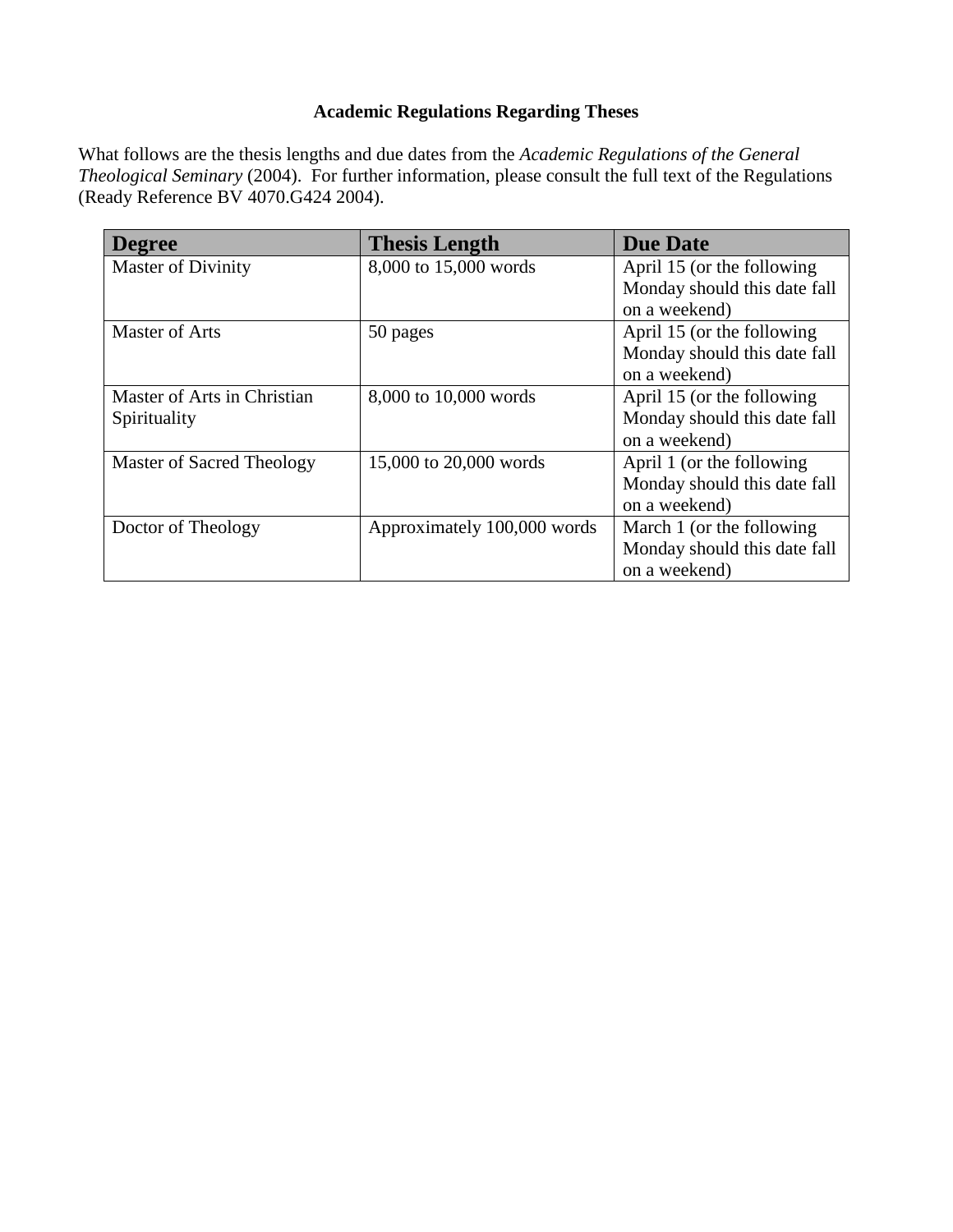Title Title Title Title

Title Title Title

Name J. Author

Approved for the degree of \_\_\_\_

Date: (Month Day, 20XX)\_\_\_\_\_

(Signature)\_\_\_\_\_\_\_\_\_\_\_\_\_\_\_ Prof. (Name), First Reader

(Signature)\_\_\_\_\_\_\_\_\_\_\_\_\_\_\_ Prof. (Name), Second Reader

(Signature)\_\_\_\_\_\_\_\_\_\_\_\_\_\_\_ Prof. (Name), Third Reader